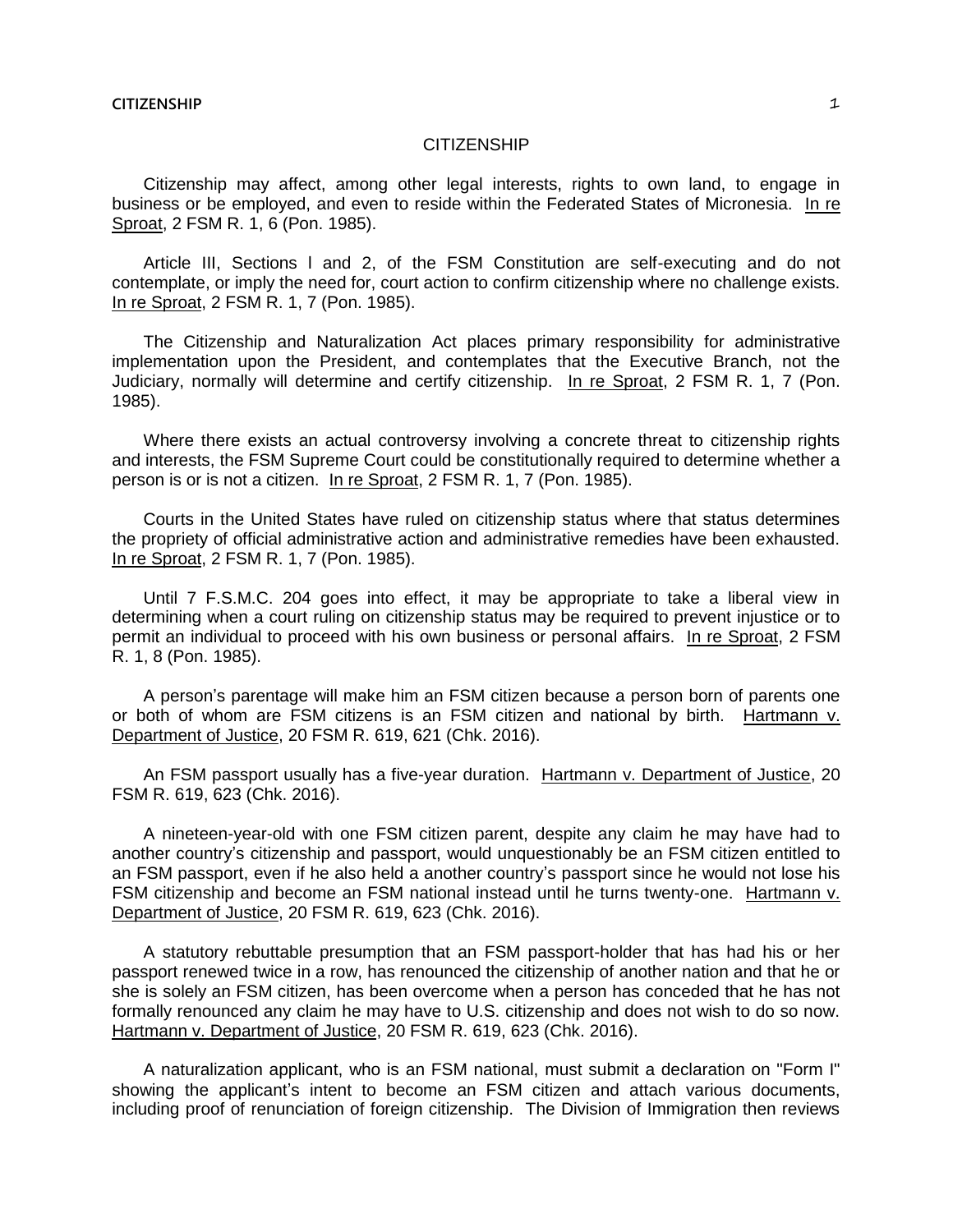## **CITIZENSHIP** 2

and investigates all the documents' authenticity and conducts a criminal background check of the applicant. After that, the applicant undergoes the indigenous language examination. All the supporting documents are then forwarded to the President's office, which sends a letter to the applicant inviting the applicant to a naturalization ceremony, where the applicant will take the oath of citizenship ("Form II"). The last step includes the filing with the Department of Justice the Federated States of Micronesia Certification of Naturalization ("Form III"). Once all these steps are successfully completed, the FSM national applicant becomes an FSM citizen. Hartmann v. Department of Justice, 20 FSM R. 619, 624 (Chk. 2016).

An FSM national applicant for naturalization must first renounce, and prove that he or she has renounced, his or her other citizenship, but apparently can still be denied FSM citizenship (if the applicant has been convicted of a felony or does not pass the indigenous language test). Hartmann v. Department of Justice, 20 FSM R. 619, 624 (Chk. 2016).

All FSM citizens are FSM nationals, but not all FSM nationals are FSM citizens. FSM v. Siega, 21 FSM R. 291, 298 & n.5 (Chk. 2017).

A person's own admission that he has not formally renounced his claim to United States citizenship and that he does not wish to do so even now, that person, pursuant to the Constitution, would not be recognized as a citizen, but only a national, of the FSM. Hartmann v. Department of Justice, 21 FSM R. 468, 475 (Chk. 2018).

Article III, sections 1 and 2 of the FSM Constitution are self-executing and do not contemplate, or imply the need for, court action to confirm citizenship where no challenge exists. Hartmann v. Department of Justice, 21 FSM R. 468, 475 (Chk. 2018).

Within three years of his eighteenth birthday, an FSM citizen, who is also a citizen of another nation, must register his intent to remain an FSM citizen and must renounce his citizenship of another nation. Failure to comply with these requirements means that the person automatically, by operation of constitutional law, becomes a national of the FSM. Hartmann v. Department of Justice, 21 FSM R. 468, 476 (Chk. 2018).